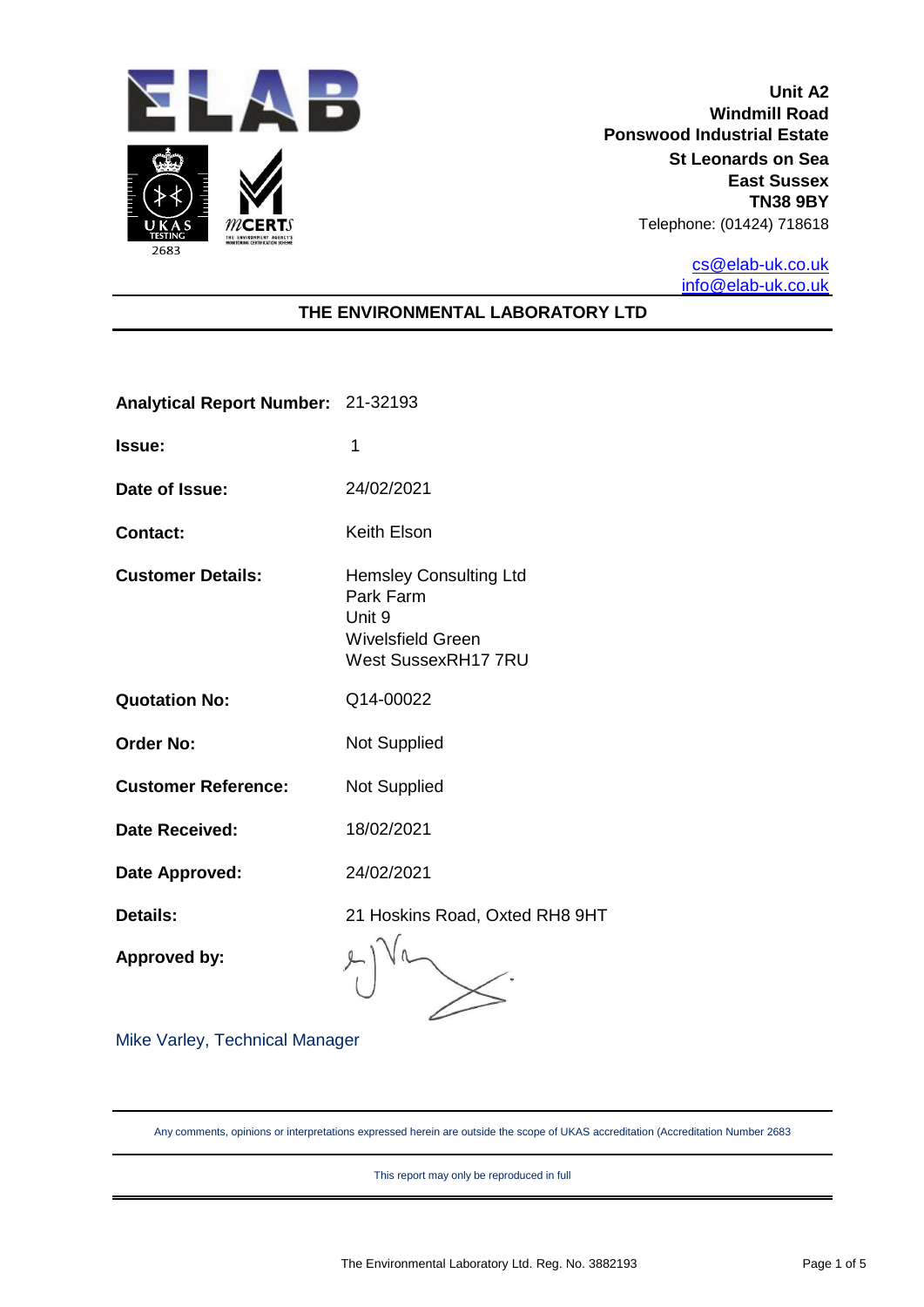

# **Sample Summary**

**Report No.: 21-32193, issue number 1**

| <b>IElab No.</b> | <b>Client's Ref.</b> |            | Date Sampled Date Scheduled Description |                   | <b>Deviations</b> |
|------------------|----------------------|------------|-----------------------------------------|-------------------|-------------------|
| 1227921          | BH1 0.30             | 17/02/2021 | 18/02/2021                              | <b>Sandy loam</b> |                   |
| 1227922          | BH2 0.30             | 17/02/2021 | 18/02/2021                              | <b>Sandy loam</b> |                   |
| 1227923          | BH3 0.30             | 17/02/2021 | 18/02/2021                              | <b>Sandy loam</b> |                   |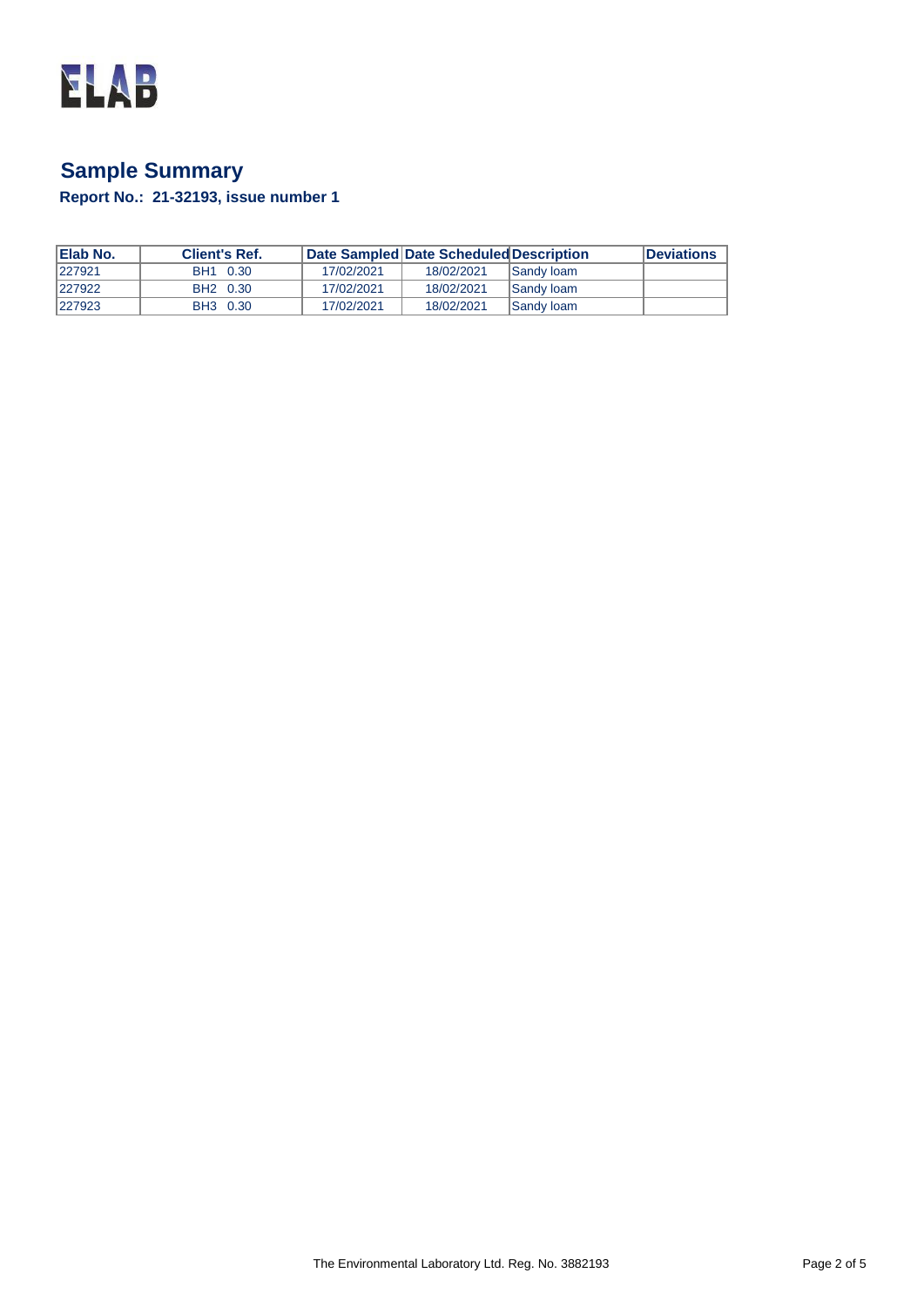

# **Results Summary**

**Report No.: 21-32193, issue number 1**

| <b>ELAB Reference</b>                 |              |              |                  | 227921          | 227922          | 227923          |
|---------------------------------------|--------------|--------------|------------------|-----------------|-----------------|-----------------|
| <b>Customer Reference</b>             |              |              |                  |                 |                 |                 |
| Sample ID                             |              |              |                  |                 |                 |                 |
|                                       |              |              | Sample Type      | SOIL            | SOIL            | SOIL            |
|                                       |              |              | Sample Location  | BH <sub>1</sub> | BH <sub>2</sub> | BH <sub>3</sub> |
|                                       |              |              | Sample Depth (m) | 0.30            | 0.30            | 0.30            |
|                                       |              |              | Sampling Date    | 17/02/2021      | 17/02/2021      | 17/02/2021      |
| <b>Determinand</b>                    | <b>Codes</b> | <b>Units</b> | <b>LOD</b>       |                 |                 |                 |
| Soil sample preparation parameters    |              |              |                  |                 |                 |                 |
| Material removed                      | N            | %            | 0.1              | < 0.1           | < 0.1           | < 0.1           |
| Description of Inert material removed | N            |              | $\Omega$         | None            | None            | None            |
| <b>Metals</b>                         |              |              |                  |                 |                 |                 |
| Arsenic                               | М            | mg/kg        | 1                | 24.8            | 23.5            | 41.0            |
| Cadmium                               | M            | mg/kg        | 0.5              | < 0.5           | < 0.5           | 0.6             |
| Chromium                              | M            | mg/kg        | 5                | 44.2            | 39.4            | 61.8            |
| Copper                                | M            | mg/kg        | 5                | 21.0            | 339             | 39.1            |
| Lead                                  | М            | mg/kg        | 5                | 74.5            | 622             | 103             |
| Mercury                               | М            | mg/kg        | 0.5              | < 0.5           | < 0.5           | $\sqrt{0.5}$    |
| Nickel                                | M            | mg/kg        | 5                | 31.1            | 27.7            | 40.0            |
| Selenium                              | M            | mg/kg        | 1                | < 1.0           | < 1.0           | < 1.0           |
| Zinc                                  | М            | mg/kg        | 5                | 88.4            | 512             | 109             |
| <b>Inorganics</b>                     |              |              |                  |                 |                 |                 |
| <b>Hexavalent Chromium</b>            | N            | mg/kg        | 0.8              | < 0.8           | < 0.8           | < 0.8           |
| Water Soluble Boron                   | N            | mg/kg        | 0.5              | 0.6             | 0.7             | 0.5             |
| <b>Miscellaneous</b>                  |              |              |                  |                 |                 |                 |
| pH                                    | M            | pH units     | 0.1              | 9.1             | 8.4             | 8.5             |
| <b>Polyaromatic hydrocarbons</b>      |              |              |                  |                 |                 |                 |
| Naphthalene                           | M            | mg/kg        | 0.1              | < 0.1           | < 0.1           | < 0.1           |
| Acenaphthylene                        | M            | mg/kg        | 0.1              | 0.2             | < 0.1           | < 0.1           |
| Acenaphthene                          | M            | mg/kg        | 0.1              | < 0.1           | < 0.1           | < 0.1           |
| Fluorene                              | M            | mg/kg        | 0.1              | < 0.1           | < 0.1           | < 0.1           |
| Phenanthrene                          | М            | mg/kg        | 0.1              | 0.3             | < 0.1           | 0.2             |
| Anthracene                            | M            | mg/kg        | 0.1              | 0.1             | < 0.1           | < 0.1           |
| Fluoranthene                          | M            | mg/kg        | 0.1              | 1.2             | < 0.1           | 0.5             |
| Pyrene                                | M            | mg/kg        | 0.1              | 1.1             | < 0.1           | 0.4             |
| Benzo(a)anthracene                    | М            | mg/kg        | 0.1              | 0.8             | < 0.1           | 0.3             |
| Chrysene                              | M            | mg/kg        | 0.1              | 0.9             | < 0.1           | 0.3             |
| Benzo(b)fluoranthene                  | М            | mg/kg        | 0.1              | 1.0             | < 0.1           | 0.2             |
| Benzo(k)fluoranthene                  | M            | mg/kg        | 0.1              | 1.0             | < 0.1           | 0.2             |
| Benzo(a)pyrene                        | M            | mg/kg        | 0.1              | 0.9             | < 0.1           | 0.3             |
| Indeno(1,2,3-cd)pyrene                | M            | mg/kg        | 0.1              | 0.8             | < 0.1           | 0.2             |
| Dibenzo(a,h)anthracene                | М            | mg/kg        | 0.1              | 0.2             | < 0.1           | < 0.1           |
| Benzo[g,h,i]perylene                  | М            | mg/kg        | 0.1              | 0.7             | < 0.1           | 0.2             |
| Total PAH(16)                         | M            | mg/kg        | 0.4              | 9.3             | < 0.4           | 2.9             |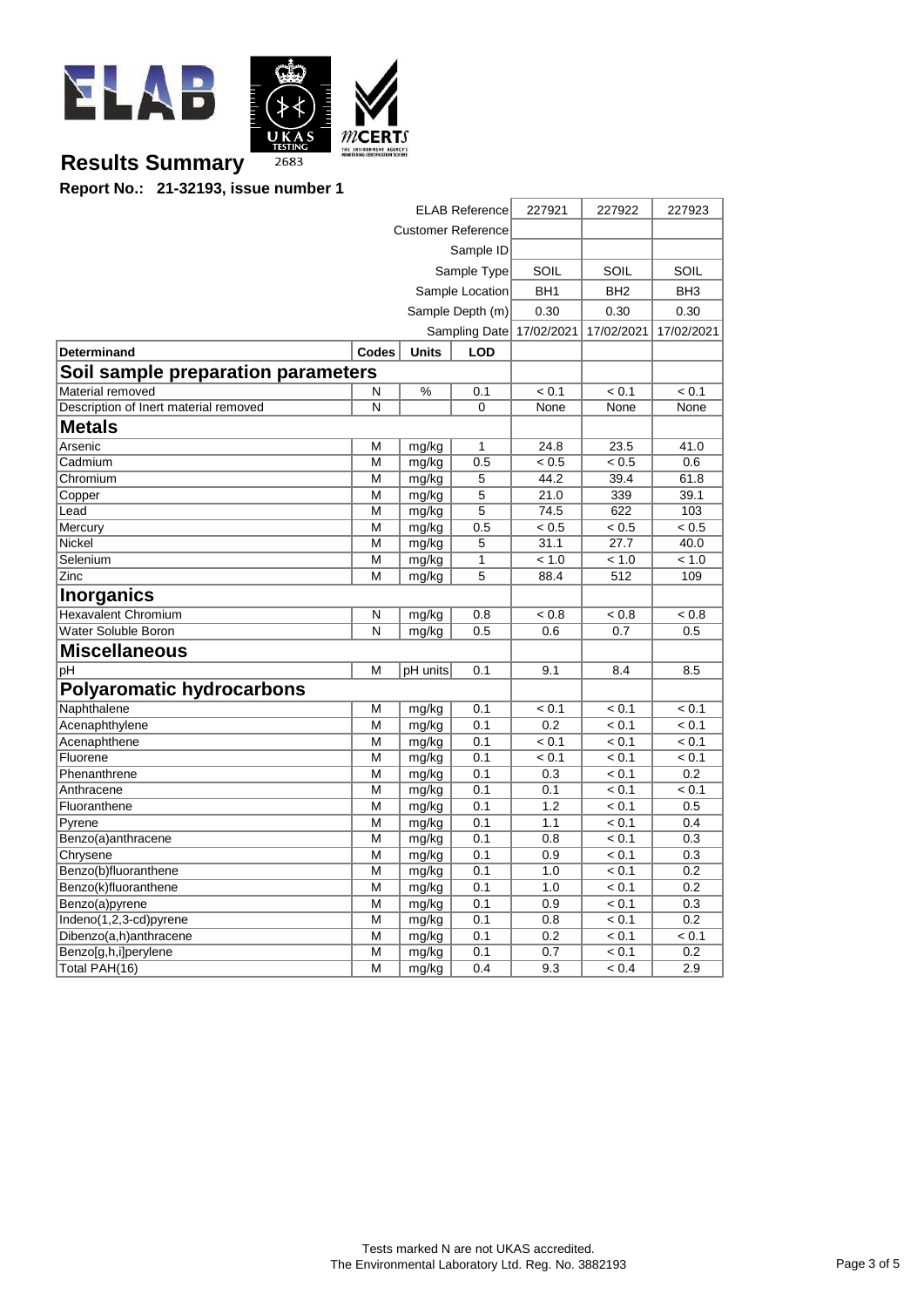

## **Method Summary**

**Report No.: 21-32193, issue number 1**

| <b>Parameter</b>              | <b>Codes</b> | <b>Analysis Undertaken</b><br>On. | Date<br><b>Tested</b> | <b>Method</b><br><b>Number</b> | <b>Technique</b> |
|-------------------------------|--------------|-----------------------------------|-----------------------|--------------------------------|------------------|
| Soil                          |              |                                   |                       |                                |                  |
| Hexavalent chromium           | N            | As submitted sample               | 22/02/2021            | 110                            | Colorimetry      |
| ∥pH                           | M            | Air dried sample                  | 22/02/2021            | 113                            | Electromeric     |
| PAH (GC-FID)                  | M            | As submitted sample               | 22/02/2021            | 133                            | <b>GC-FID</b>    |
| Water soluble boron           | N            | Air dried sample                  | 22/02/2021            | 202                            | Colorimetry      |
| Aqua regia extractable metals | M            | Air dried sample                  | 22/02/2021            | 300                            | <b>ICPMS</b>     |

Tests marked N are not UKAS accredited